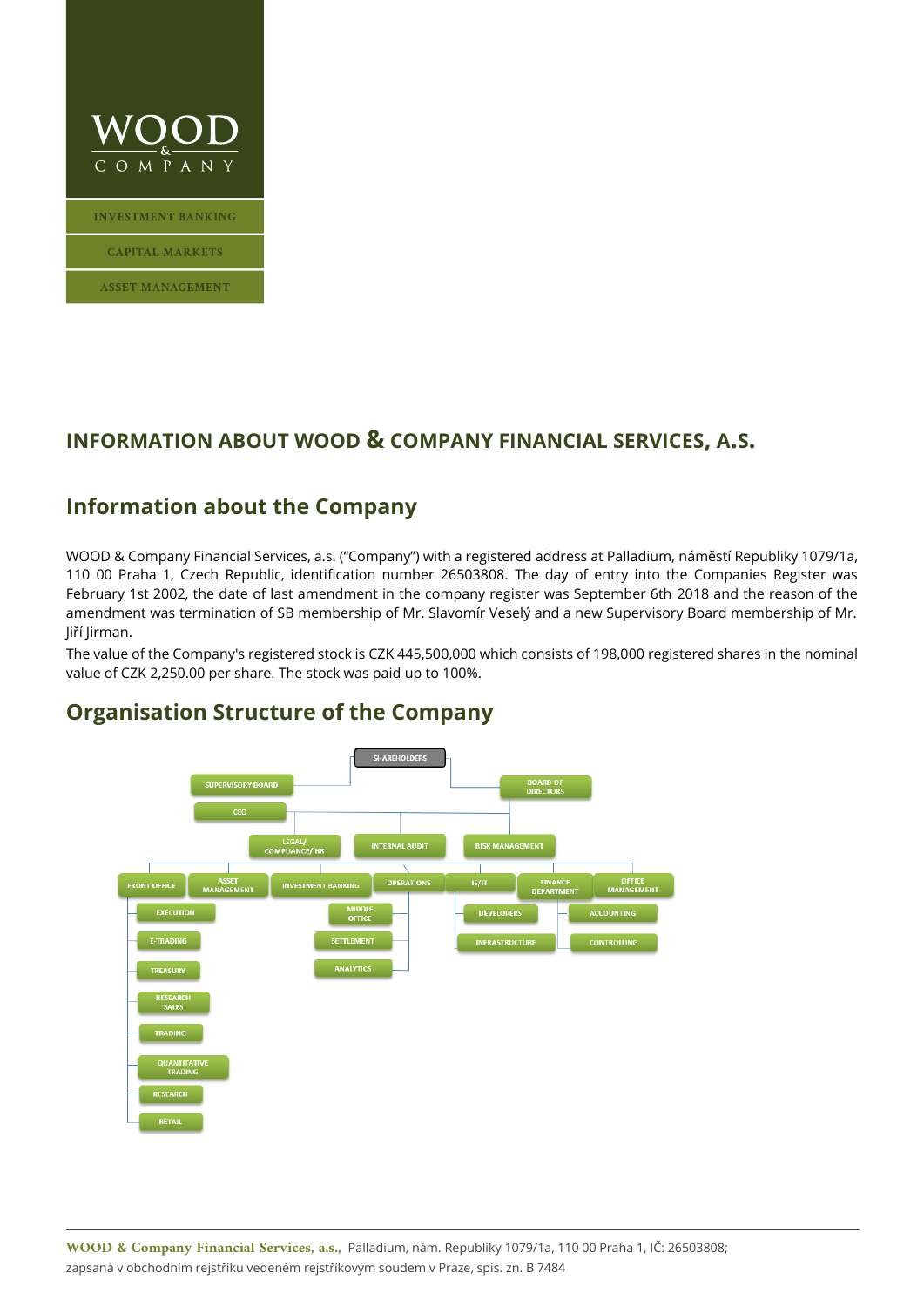## **Information about the Members of Board of Directors and Supervisory Board**

#### **Board of Directors:**

Chairman of the Board: Jan Sýkora Prague 1, V Kolkovně 4 Start of performance: 1st February 2018

Deputy Chairman of the Board: Vladimír Jaroš Prague 4, Braník, Nad lomem 1189/33 Start of the membership: 1<sup>st</sup> February 2018

Member of the Board: Lubomír Šoltýs 85110 Bratislava, Starorímská 1360/14 Slovakia Start of the membership: 1st February 2018

#### **Supervisory Board:**

Chairman of the Supervisory Board: Jiří Jirman Nová Lipová 609, 251 69 Velké Popovice Start of performance: 6th September 2018

Member of the Supervisory Board: Vojtěch Láska Jantarová 950/18, Slivenec, 154 00 Praha 5 Start of performance: 1st February 2018

Member of the Supervisory Board: Marek Herold Za kovárnou 422/19, Dolní Měcholupy, 109 00 Praha 10 Start of performance: 12th December 2016

## **Information about the Audit Committee**

The Company hereby proclaims that, under Section 44 (7) of Act No. 93/2009 Coll., on Auditors, the duties of the Audit Committee are being performed by the Supervisory Board of the Company whose members are the above listed individuals.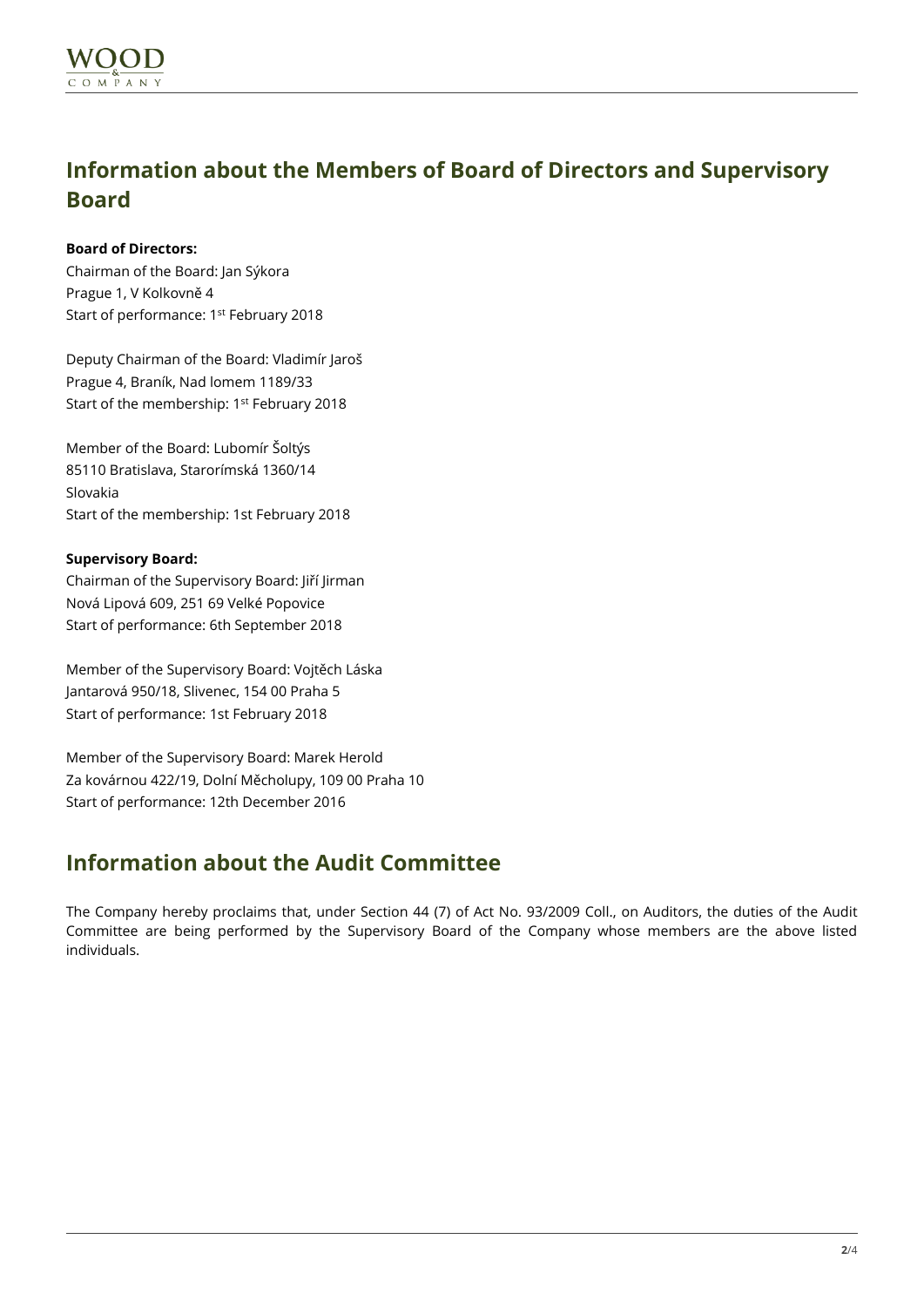## **Information about the Ownership Structure**

| Ownership structure - list of legal entities and individual<br>with more than 10% stake in the Company |                                                                            |            |  |
|--------------------------------------------------------------------------------------------------------|----------------------------------------------------------------------------|------------|--|
| <b>Name of the company</b>                                                                             | <b>Address of the head office</b>                                          | % of stake |  |
| WOOD & Company Group S.A.                                                                              | 6C, rue Gabriel Lippmann, L-5365<br>Munsbach,<br>Grand-Duchy of Luxembourg | 100.       |  |

| <b>WOOD &amp; Company Group S.A. - Ultimate Beneficial Owners</b><br>List of legal entities and individuals with more than 10% stake |                                                  |            |
|--------------------------------------------------------------------------------------------------------------------------------------|--------------------------------------------------|------------|
| Name and surname                                                                                                                     | <b>Address</b>                                   | % of stake |
| Jan Sýkora                                                                                                                           | V Kolkovně 919/4, Prague 1, Czech Republic       | 32.04      |
| Vladimír Jaroš                                                                                                                       | Na lomem 1189/33, Prague 4, Czech Republic       | 32.04      |
| Ľubomír Šoltýs                                                                                                                       | Starorímská 1360/14, Bratislava, Slovak Republic | 32.04      |

## **Information about the Consolidated Group**

Information about the parent firm or individuals - WOOD & Company Group S.A., 6C, rue Gabriel Lippmann, L-5365 Munsbach, Grand-Duchy of Luxembourg,

Organization chart of the consolidated group – the WOOD & Company Funds SICAV p.l.c. is a part of the group but is not under supervision of the Czech National Bank in terms of consolidated basis.